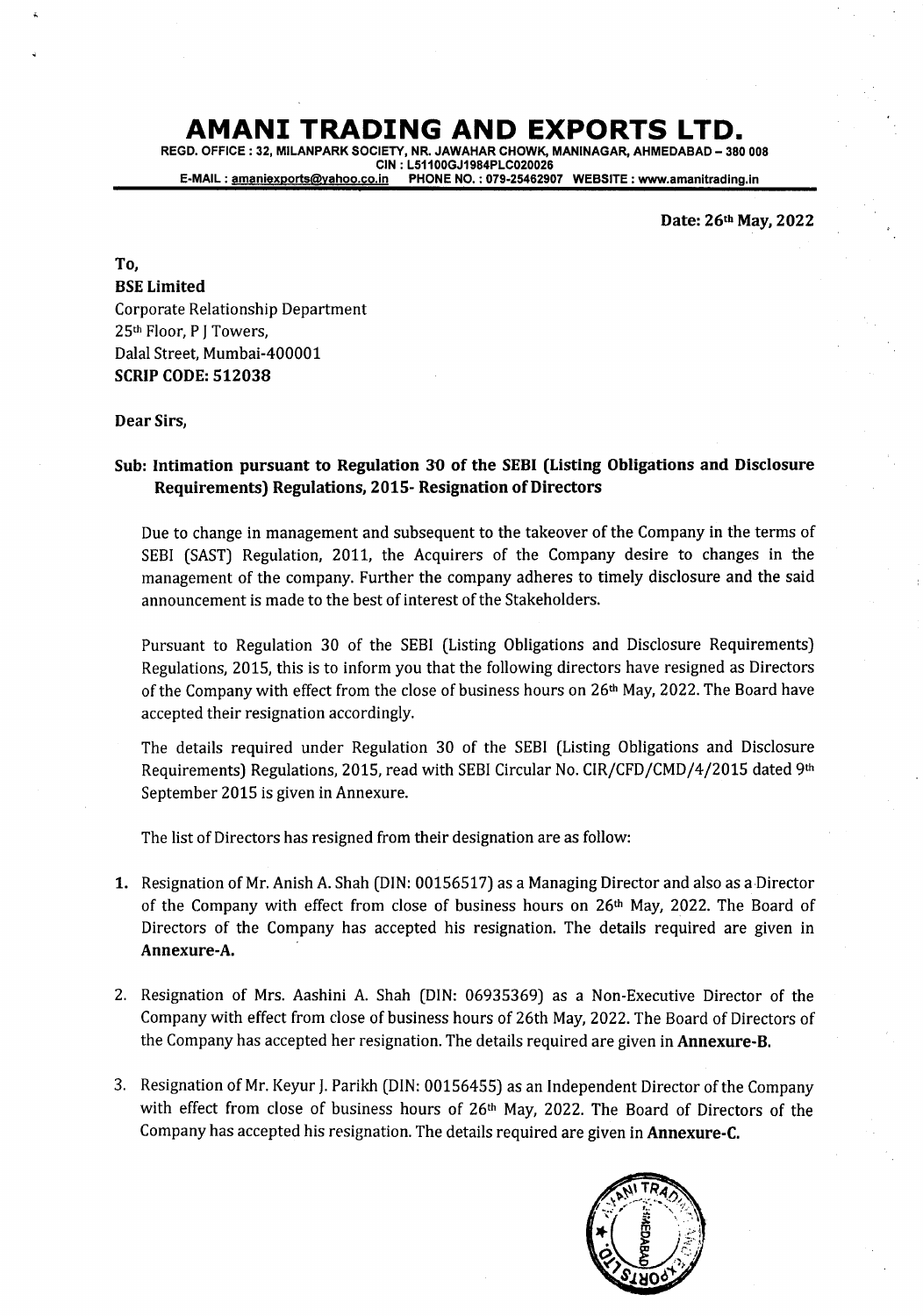REGD. OFFICE : 32, MILANPARK SOCIETY, NR. JAWAHAR CHOWK, MANINAGAR, AHMEDABAD - 380 008 CIN : L51100GJ1984PLC020026<br>E-MAIL : amaniexports@yahoo.co.in PHONE NO. : 079-2546290 PHONE NO.: 079-25462907 WEBSITE : www.amanitrading.in

4. Resignation of Mr. Jainik G. Shah (DIN: 06633834) as an Independent Director of the Company with effect from close of business hours of 26<sup>th</sup> May, 2022. The Board of Directors of the Company has accepted his resignation. The details required are given in Annexure-D.

The meeting of Board of Directors commenced at 3.00 p.m. and concluded at 3.30 p.m.

We request you to kindly bring the above information to the notice of the members.

Thanking You,

Yours Faithfully,

For Amani Trading and Exports Limited

Anish A. Shah

Managing Director DIN:00156517

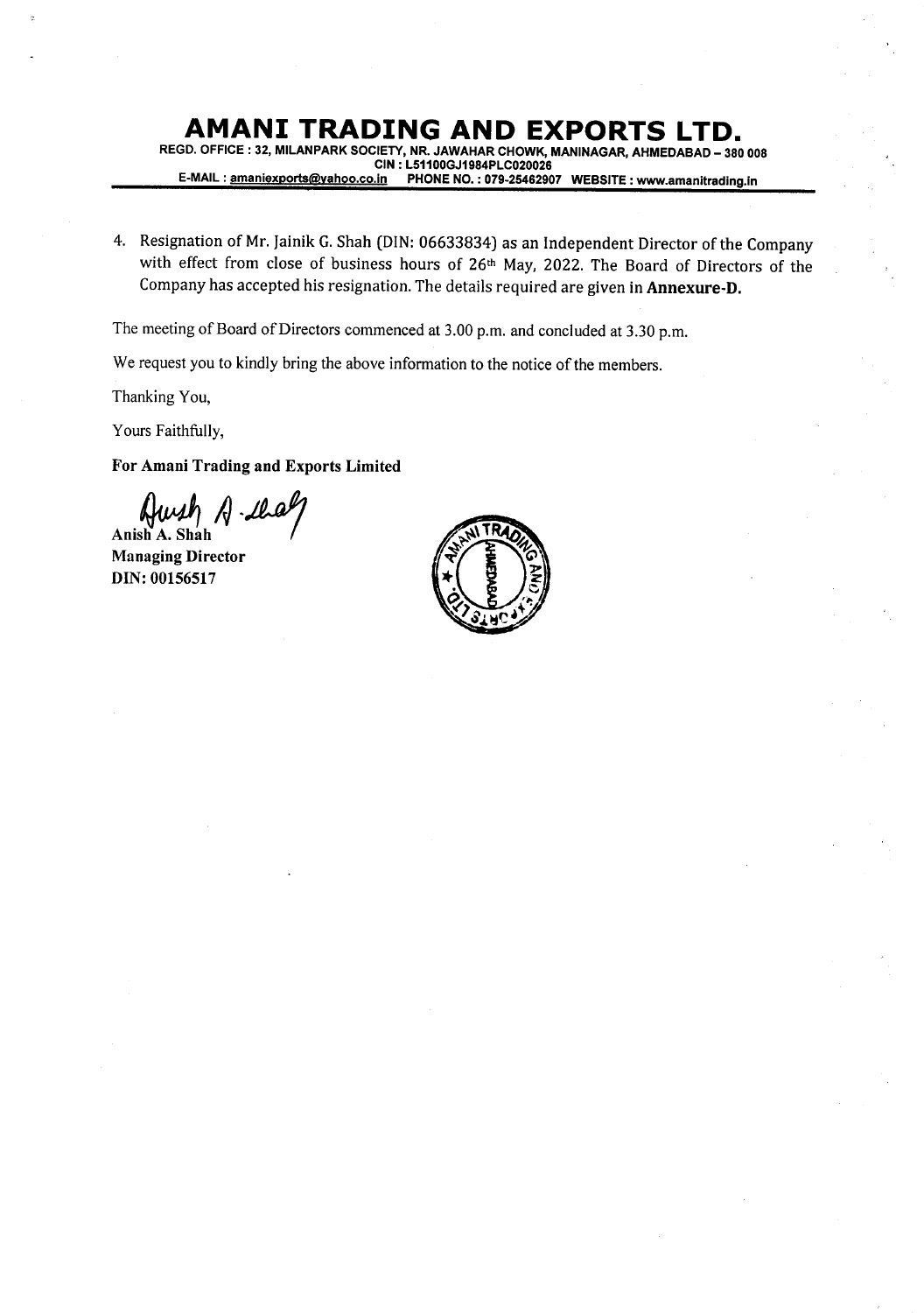REGD. OFFICE : 32, MILANPARK SOCIETY, NR. JAWAHAR CHOWK, MANINAGAR, AHMEDABAD – 380 008<br>CIN : L51100GJ1984PLC020026

E-MAIL:<u>amaniexports@yahoo.co.in</u> PHONE NO.:079-25462907 WEBSITE:www.amanitrading.ir

### Annexure A

## Resignation of Mr. Anish A. shah (DIN: 00156517) as a Managing Director of the Company

| Sr. No. | <b>Particulars</b>                   | <b>Details</b>                                           |
|---------|--------------------------------------|----------------------------------------------------------|
| a.      | <b>Reason for Change</b>             | Due to change in management and subsequent to the        |
|         |                                      | takeover of the Company and there is no other material   |
|         |                                      | reason for the resignation other than takeover of the    |
|         |                                      | Company.                                                 |
| b.      | Date of cessation                    | Resigned with effect from the close of business hours of |
|         |                                      | 26th May 2022.                                           |
| c.      | <b>Brief Profile</b>                 | Not Applicable                                           |
|         | (In case of Appointment)             |                                                          |
| d.      | <b>Disclosure</b><br>of <sub>1</sub> | Not Applicable                                           |
|         | relationships                        |                                                          |
|         | between the Directors                |                                                          |
|         |                                      |                                                          |
|         | (In case of Appointment)             |                                                          |

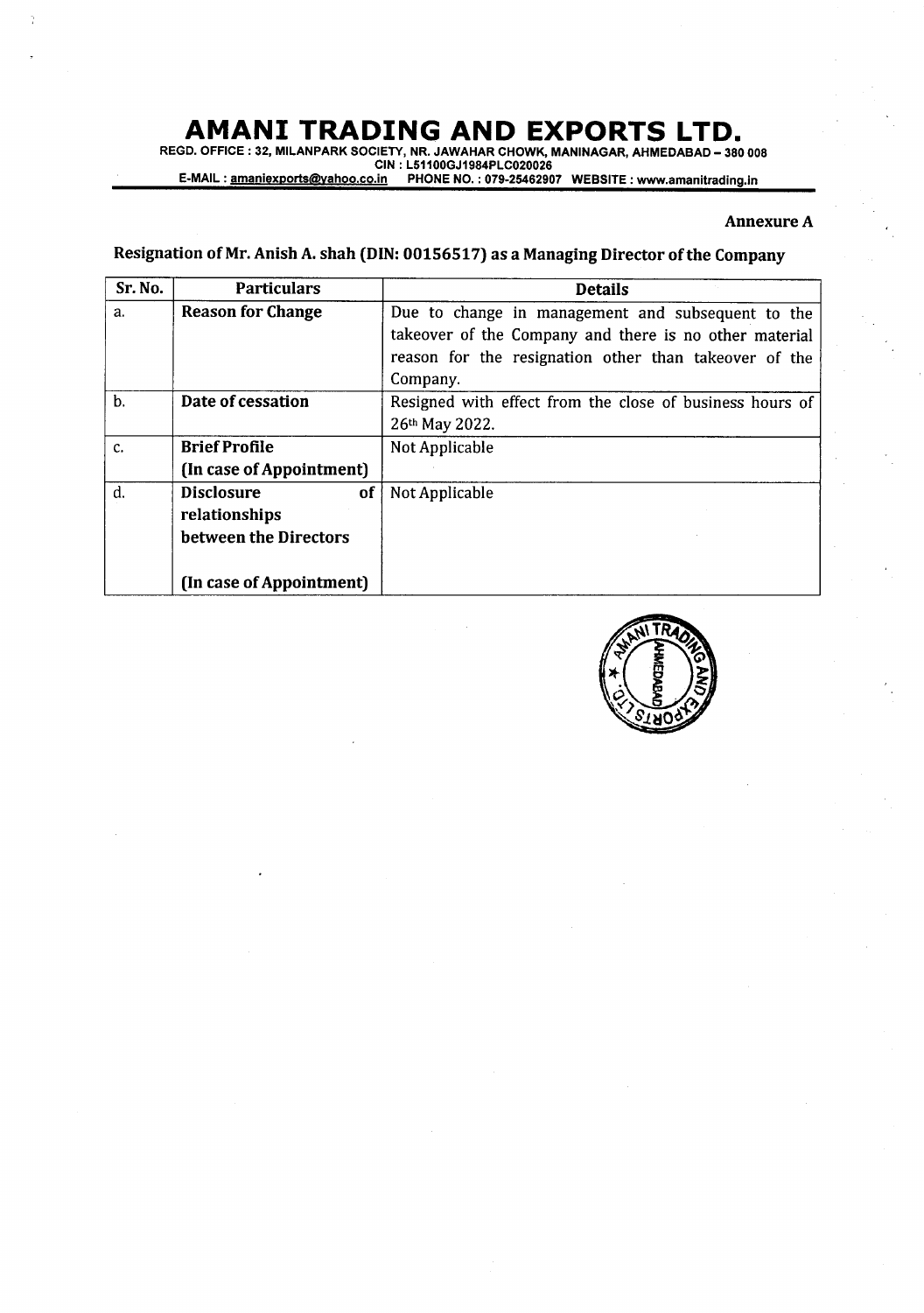<sup>1</sup>

AMANI TRADING AND EXPORTS LTD.<br>REGD. OFFICE : 32, MILANPARK SOCIETY, NR. JAWAHAR CHOWK, MANINAGAR, AHMEDABAD – 380 008<br>E-MAIL : <u>amaniexports@vahoo.co.in</u> PHONE NO. : 079-25462907 WEBSITE : www.amanitrading.in

### Annexure B

Resignation of Mr. Aashini A. shah (DIN: 06935369) as a Non-Executive Director of the Company

| Sr. No. | <b>Particulars</b>             | <b>Details</b>                                           |
|---------|--------------------------------|----------------------------------------------------------|
| a.      | <b>Reason for Change</b>       | Due to change in management and subsequent to the        |
|         |                                | takeover of the Company and there is no other material   |
|         |                                | reason for the resignation other than takeover of the    |
|         |                                | Company.                                                 |
| b.      | Date of cessation              | Resigned with effect from the close of business hours of |
|         |                                | 26th May 2022.                                           |
| c.      | <b>Brief Profile</b>           | Not Applicable                                           |
|         |                                |                                                          |
|         | (In case of Appointment)       |                                                          |
| d.      | <b>Disclosure</b><br><b>of</b> | Not Applicable                                           |
|         | relationships                  |                                                          |
|         | between the Directors          |                                                          |
|         |                                |                                                          |
|         | (In case of Appointment)       |                                                          |

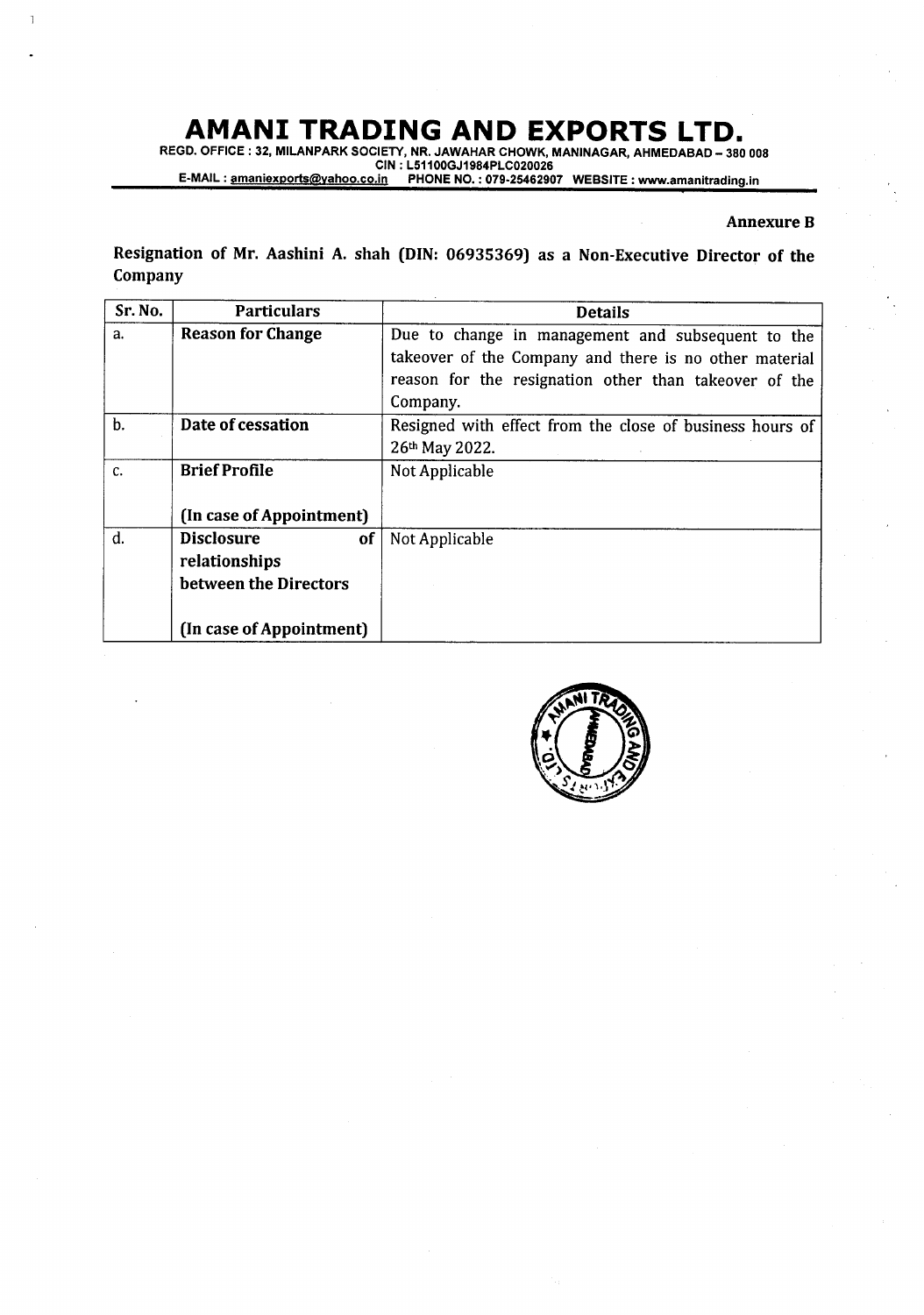I

REGD. OFFICE : 32, MILANPARK SOCIETY, NR. JAWAHAR CHOWK, MANINAGAR, AHMEDABAD - 380 008 CIN : L51100GJ1984PLC020026<br>E-MAIL : <u>amaniexports@yahoo.co.in</u> PHONE NO. : 079-25462907 WEBSITE : www.amanitrading.i

### Annexure <sup>C</sup>

Resignation of Mr. Keyur J. Parikh (DIN: 00156455) as a Independent Director of the Company

| Sr. No. | <b>Particulars</b>         | <b>Details</b>                                                |
|---------|----------------------------|---------------------------------------------------------------|
| a.      | <b>Reason for Change</b>   | Due to change in management and subsequent to the             |
|         |                            | takeover of the Company and there is no other material        |
|         |                            | reason for the resignation other than takeover of the         |
|         |                            | Company.                                                      |
| $b$ .   | Date of cessation          | Resigned with effect from the close of business hours of      |
|         |                            | 26th May 2022.                                                |
| c.      | <b>Brief Profile</b>       | Not Applicable                                                |
|         |                            |                                                               |
|         | (In case of Appointment)   |                                                               |
| d.      | <b>Disclosure</b><br>of    | Not Applicable                                                |
|         | relationships              |                                                               |
|         | between the Directors      |                                                               |
|         |                            |                                                               |
|         | (In case of Appointment)   |                                                               |
| e.      | Name of Listed Entities    | Trading<br>&<br>Aaswa<br>Chairman-<br><b>Exports</b><br>Audit |
|         | director<br>where<br>holds | Limited<br>Committee                                          |
|         | directorship<br>and        | Trading<br>&<br>Aaswa<br>Exports<br>Member-<br>Nomination     |
|         | Committee membership       | Limited<br>and<br>Remuneration                                |
|         |                            | Committee                                                     |